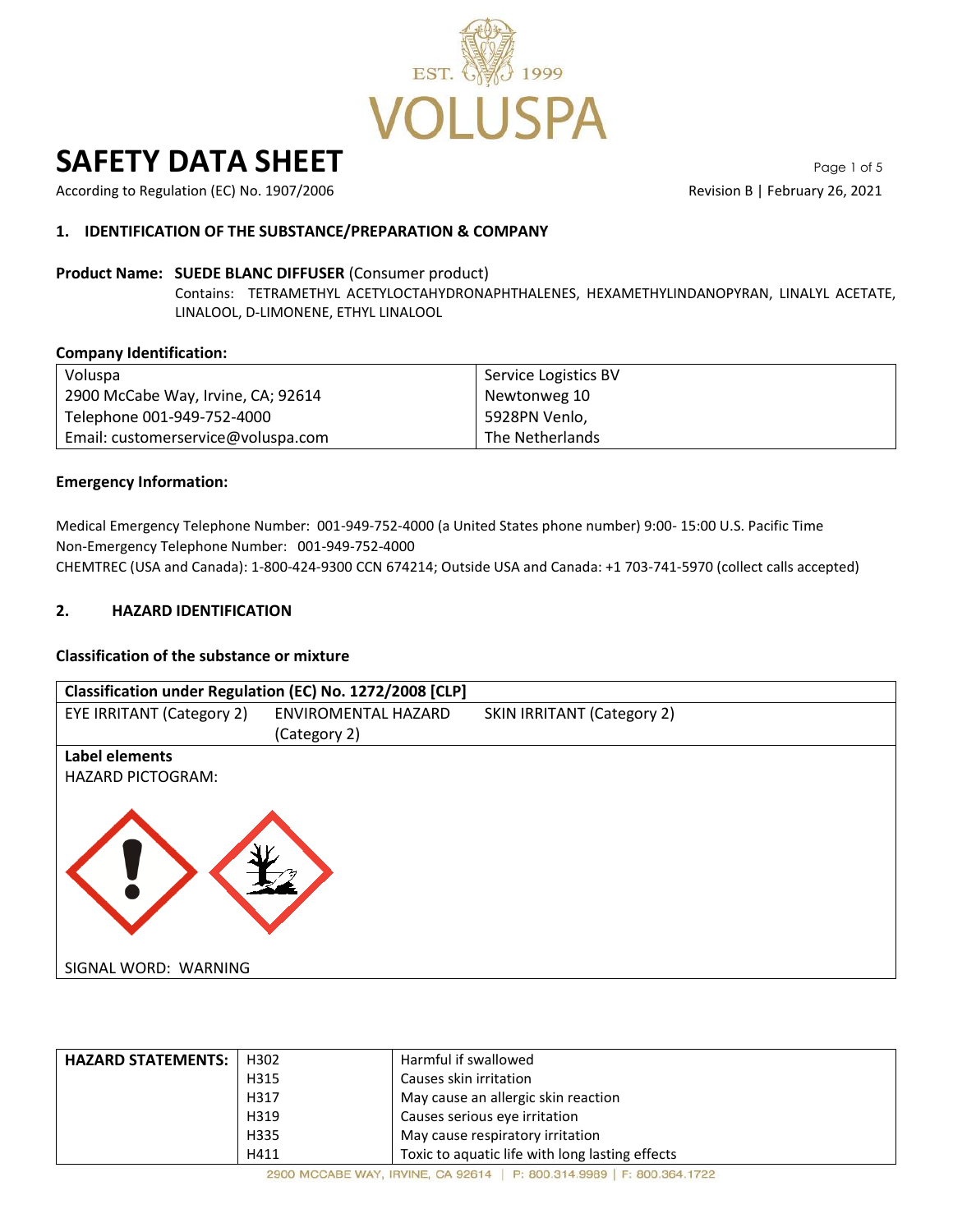## **SAFETY DATA SHEET** Page 2 of 5

According to Regulation (EC) No. 1907/2006 Revision B | February 26, 2021

| <b>PRECAUTIONARY</b> | P261                 | Avoid breathing dust/fume/gas/mist/vapours/spray.                           |
|----------------------|----------------------|-----------------------------------------------------------------------------|
| <b>STATEMENTS:</b>   | P <sub>264</sub>     | Wash hands thoroughly after handling.                                       |
|                      | P273                 | Avoid release to the environment.                                           |
|                      | P391                 | Collect spillage.                                                           |
|                      | $P302 + P352$        | IF ON SKIN: Wash with plenty of soap and water.                             |
|                      | $P305 + P351 + P338$ | IF IN EYES: Rinse cautiously with water for several minutes. Remove contact |
|                      |                      | lenses, if present and easy to do. Continue rinsing.                        |
|                      | $P301 + P310$        | IF SWALLOWED: Call a POISON CENTER or doctor/physician if you feel unwell.  |
|                      | P280                 | Wear protective gloves/protective clothing/eye protection/face protection   |
|                      | $P333 + P313$        | If skin irritation or rash occurs: Get medical advice / attention           |
|                      | P501                 | Dispose of contents/container to approved disposal site, in accordance with |
|                      |                      | local regulations.                                                          |

### **3. COMPOSITION/INFORMATION ON INGREDIENTS**

| <b>Ingredient Name</b>                  | <b>EINECS#</b> | CAS#        | % Range     | <b>EU CLP Classification</b> |
|-----------------------------------------|----------------|-------------|-------------|------------------------------|
| Dipropylene glycol methyl ether acetate | 406-880-6      | 88917-22-0  | $20 - 40$   | H315, H319, H335             |
| Tetramethyl acetyloctahydronaphthalenes | 269-174-3      | 54464-57-2  | $1 - 3$     | H315, H317, H410             |
| 2,6-dimethyl-7-octen-2-ol               | 242-362-4      | 18479-58-8  | $0.9 - 1.8$ | H319                         |
| Hexamethylindanopyran                   | 214-946-9      | 1222-05-5   | $0.9 - 1.8$ | H410                         |
| Linalyl acetate                         | 204-116-4      | 115-95-7    | < 0.9       | H315, H319                   |
| 2-t-Butylcyclohexyl oxybutanol          | 412-300-2      | 139504-68-0 | < 0.9       | H320, H411                   |
| Ethyl trimethylcyclopententene butenol  | 248-908-8      | 28219-61-6  | < 0.9       | H319, H410                   |
| Linalool                                | 201-134-4      | 78-70-6     | < 0.5       | H315, H319                   |
| D-limonene                              | 227-813-5      | 5989-27-5   | < 0.5       | H226, H304, H315, H317, H410 |
| Ethyl linalool                          | 233-732-6      | 10339-55-6  | < 0.5       | H315, H319                   |
| Acetyl hexamethyl tetralin              | 244-240-6      | 21145-77-7  | < 0.5       | H302, H410                   |
| Allyl cyclohexyloxyacetate              | 272-657-3      | 68901-15-5  | < 0.5       | H302, H315, H412             |

#### **4. FIRST AID MEASURES**

- **Eyes:** Flush eyes with water for 15 minutes. Seek medical attention if irritation persists.
- **Skin:** Rinse skin with soap and water. No first aid measures typically required.
- **Ingestion:** Quickly rinse mouth out with water and then drink several sips. Do not induce vomiting. Seek medical attention.
- **Inhalation**: No first aid measures typically required. Move to fresh air if necessary.

#### **5. FIRE FIGHTING MEASURES**

**Extinguishing Media:** Water, mist, fog, dry chemical, carbon dioxide, foam **Special Hazards Arising from the Substance/Mixture**: None **Advice for Fire Fighters**: Wear full protective gear and self-contained breathing apparatus (SCBA) for significant fires. **Additional Information:** None

#### **6. ACCIDENTAL RELEASE MEASURES**

**Personal Precautions**: Avoid contact with eyes and skin **Environmental Precautions**: Do not discharge into soil or aquatic environment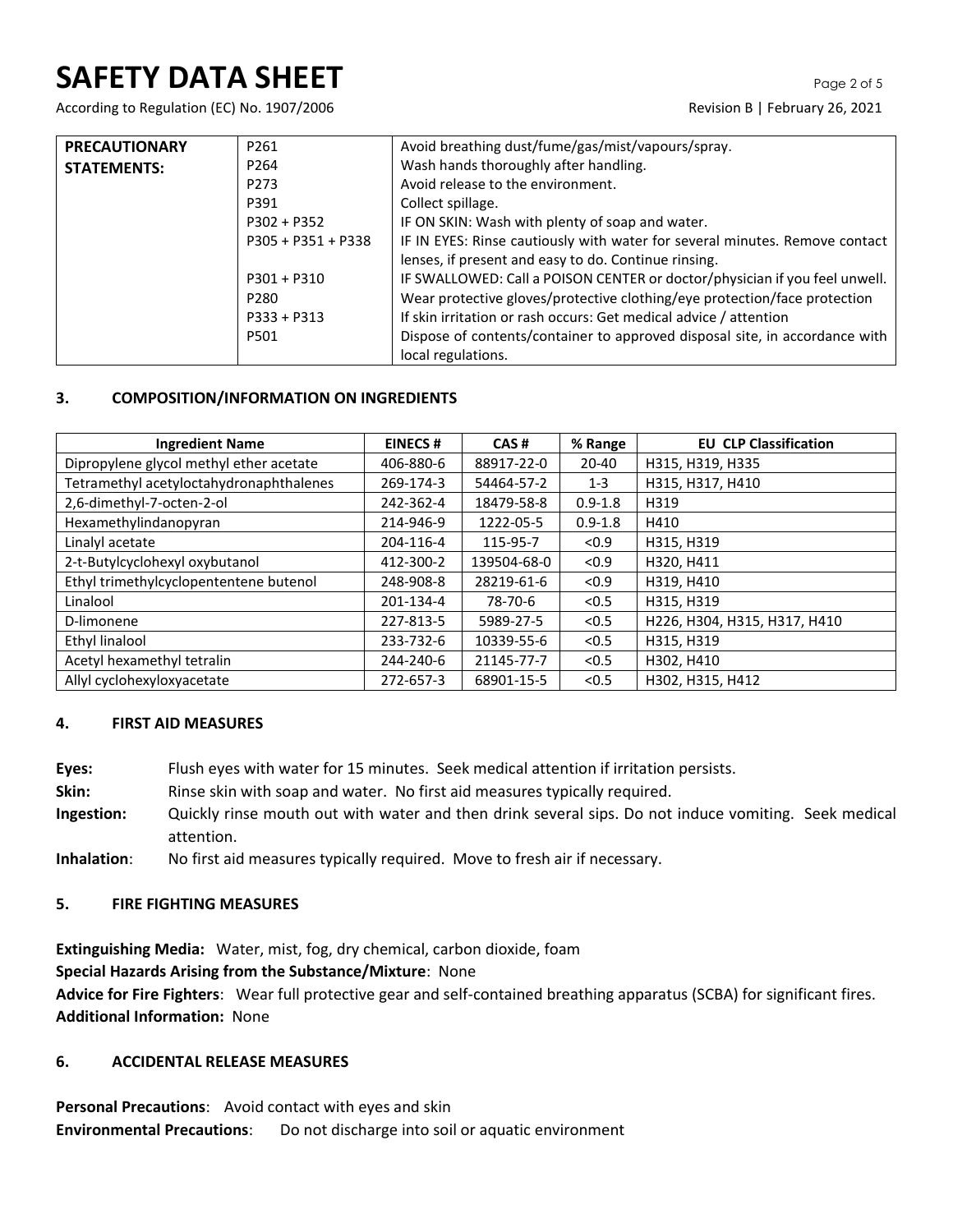## **SAFETY DATA SHEET** Page 3 of 5

According to Regulation (EC) No. 1907/2006 **Revision B | February 26, 2021** 

**Methods for Containment/Clean-Up**: Absorb spill with cloth, paper towel, sand, or sawdust, etc. Dispose properly in trash.

#### **7. HANDLING AND STORAGE**

**Handling**: No special handling is required. **Storage:** Keep away from extreme heat.

#### **8. EXPOSURE CONTROL/PERSONAL PROTECTION**

**Exposure Limit Values**: None

**Exposure Controls**: None required under normal use scenario **Personal Protection**: Wear protective gloves/protective clothing/eye protection/face protection if the possibility of splashing exists.

#### **9. PHYSICAL AND CHEMICAL PROPERTIES**

| Appearance:                 | Liquid                                          | <b>Vapor Pressure:</b>           | Not Determined  |
|-----------------------------|-------------------------------------------------|----------------------------------|-----------------|
| Odor:                       | Resembles the name of fragrance                 | <b>Vapor Density:</b>            | Not Determined  |
| pH:                         | Not Determined                                  | Solubility:                      | Not Determined  |
| Melt / Freeze Point:        | Not Determined                                  | <b>Auto-ignition Temp</b>        | Not Determined  |
| <b>Boiling Point:</b>       | Not Determined                                  | <b>Oxidizing Properties:</b>     | Not an oxidizer |
| <b>Flash Point:</b>         | $>77^{\circ}$ C / 171 $^{\circ}$ F (closed cup) | Viscosity:                       | Not Determined  |
| <b>Relative Density:</b>    | $0.85 \ @ 20^{\circ}C$                          | <b>Explosive Properties</b>      | Not explosive   |
| <b>Evaporation Rate:</b>    | Not Determined                                  | Flammability:                    | Not Flammable   |
| Upper/Lower                 | Not Determined                                  | <b>Partition Coefficient (n-</b> | Not Determined  |
| <b>Flammability Limits:</b> |                                                 | Octanol-Water):                  |                 |
| Decomposition               | Not Determined                                  | %VOC                             | 0.0%            |
| Temperature:                |                                                 |                                  |                 |

#### **10. STABILITY AND REACTIVITY**

Stability: Stable

Reactivity: Incompatibility: Oxidizing agents

#### **11. TOXICOGICAL INFORMATION**

This product has not been subjected to toxicological testing. It has been blended from materials with known toxicological properties. Based on the composition of this product, the following is an assessment of the toxicological properties of this material:

This product is composed of materials of low toxicity. The calculated LD50 is greater than 4800 mg/kg. It is not expected to be acutely toxic by any route of exposure. It may be irritating to the eyes and may be irritating to skin after prolonged contact. Repeated skin contact may result in sensitization in some individuals.

#### **12. ECOLOGICAL INFORMATION**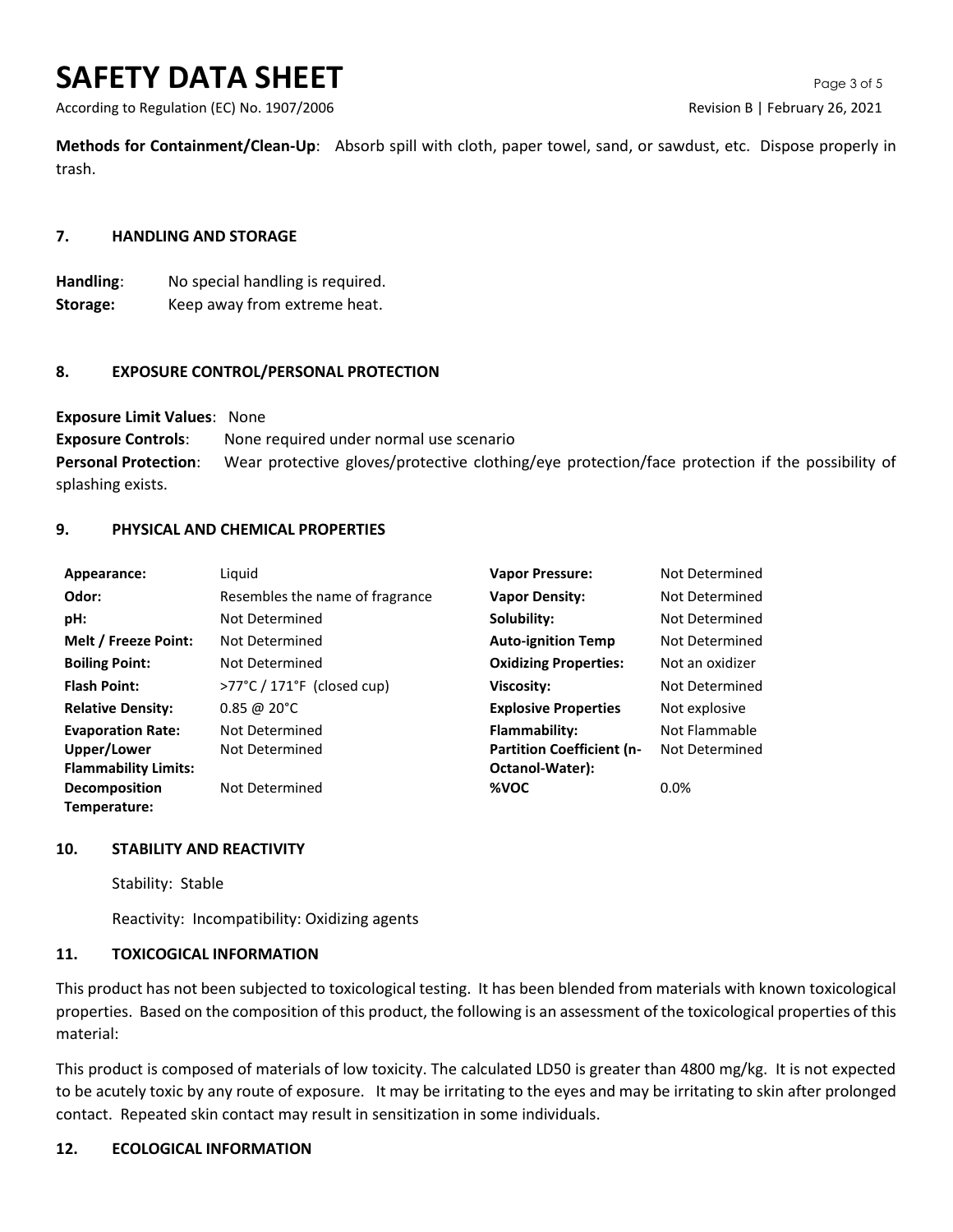## **SAFETY DATA SHEET** Page 4 of 5

According to Regulation (EC) No. 1907/2006 **Revision B | February 26, 2021** 

This product has not been subjected to ecological testing. It has been blended from materials with known ecotoxicological properties. Based on the composition of this product, the following is an assessment of the toxicological properties of this material:

Ecological problems are not anticipated under normal use conditions.

### **13. DISPOSAL CONSIDERATIONS**

Dispose in compliance with national and local regulations.

### **14. TRANSPORTATION INFORMATION**

**Road (ADR):** Combustible Liquid, n.o.s. PG III Not DOT regulated on trucks in containers of <119 gallons **Rail (RID):** Combustible Liquid, n.o.s. PG III Not DOT regulated on trucks in containers of <119 gallons **Sea (IMDG):** Not regulated **Air (IATA):** Not regulated

#### **15. REGULATORY INFORMATION**

## **EU Regulation (EC) No. 1907/2006 (REACH):**

**Annex XIV** - List of substances subject to authorization: None of the components are listed. Substances of very high concern: None of the components are listed.

All components of this product are on the TSCA inventory

All components of this product are on the Canadian Domestic Substances List

## **16. OTHER INFORMATION**

- H226 Flammable liquid and vapour
- H304 May be fatal if swallowed and enters airways
- H315 Causes skin irritation.
- H317 May cause an allergic skin reaction.
- H319 Causes serious eye irritation.
- H335 May cause respiratory irritation.
- H400 Very toxic to aquatic life.
- H410 Very toxic to aquatic life with long lasting effects.